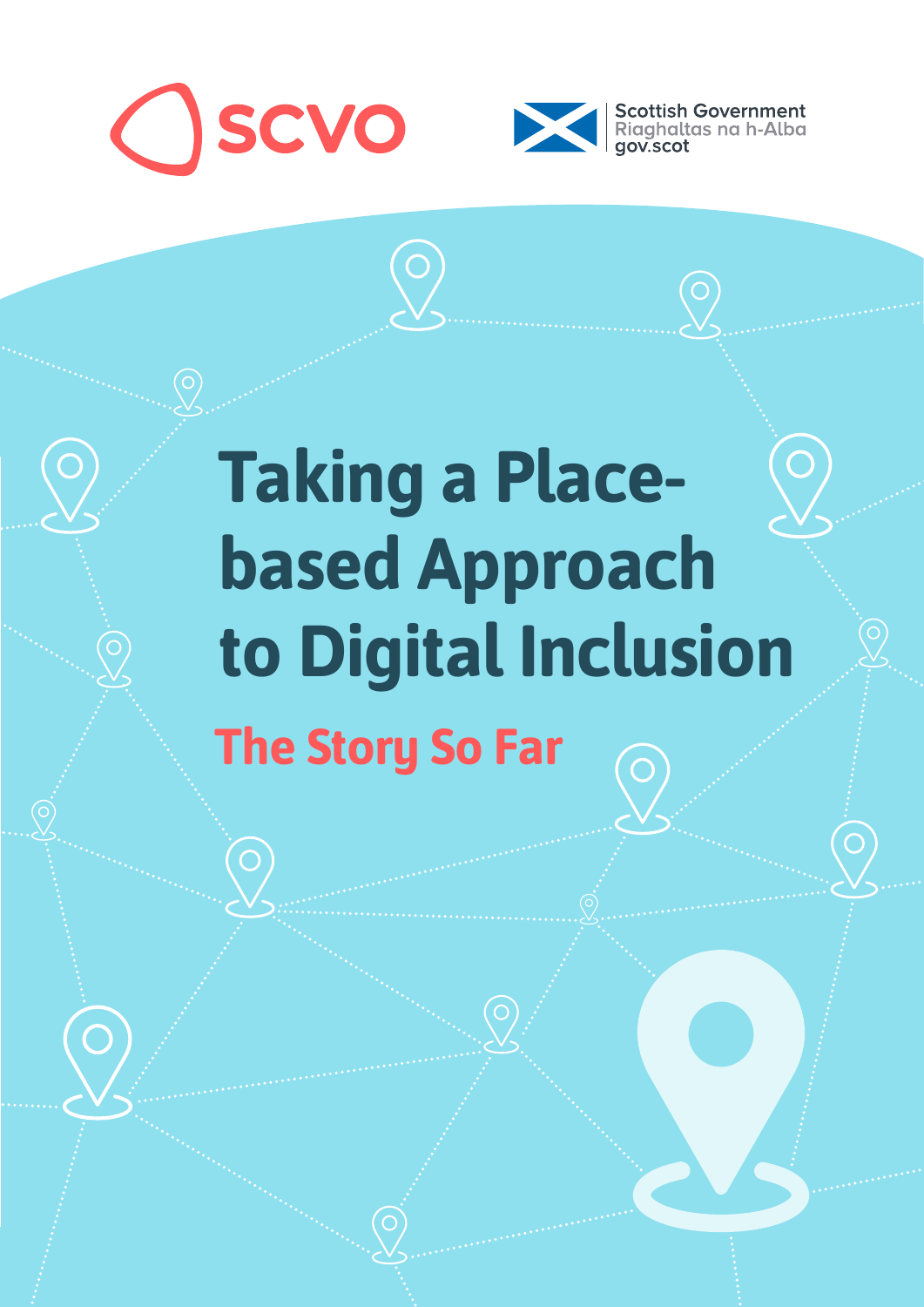## **Introduction**

The COVID-19 pandemic **[exacerbated the digital divide](https://www.cam.ac.uk/stories/digitaldivide)**, and refocused priorities on delivering workable solutions to digital exclusion. As a result of lockdowns, social distancing and the pivoting of services to online delivery, digitally excluded people are at greater risk than ever before. Although responses like **[Connecting Scotland](https://connecting.scot/)** have enabled over 60,000 people to get online, digital inclusion in Scotland remains a pertinent issue.

We know that 19% of people in Scotland **[don't have any of the skills](https://www.lloydsbank.com/assets/media/pdfs/banking_with_us/whats-happening/211109-lloyds-essential-digital-skills-report-2021.pdf#page=12)** they need to get online, and the older a person is, the **[more likely they are](https://www.lloydsbank.com/assets/media/pdfs/banking_with_us/whats-happening/210513-lloyds-consumer-digital-index-2021-report.pdf#page=29)** to be digitally excluded. People from **[lower socio-economic classes](https://storage.googleapis.com/scvo-cms/__data/assets/pdf_file/0025/217834/adults-media-use-and-attitudes-report-2020-21.pdf#page=5)**, with **[lower educational attainment](https://www.ageuk.org.uk/globalassets/age-uk/documents/reports-and-publications/age_uk_digital_inclusion_evidence_review_2018.pdf#page=21)** and with a **[disability or long-term health condition](https://www.ons.gov.uk/peoplepopulationandcommunity/householdcharacteristics/homeinternetandsocialmediausage/articles/exploringtheuksdigitaldivide/2019-03-04#what-is-the-pattern-of-internet-usage-among-disabled-people)** are all less likely to be online too.

However, as digital becomes even more central to daily life, **[people are upskilling and](https://www.lloydsbank.com/assets/media/pdfs/banking_with_us/whats-happening/210513-lloyds-consumer-digital-index-2021-report.pdf#page=5)  [becoming more digitally engaged](https://www.lloydsbank.com/assets/media/pdfs/banking_with_us/whats-happening/210513-lloyds-consumer-digital-index-2021-report.pdf#page=5).** 1.5 million more people have started using the internet in the UK since 2020, and 67% of people said they would improve their skills if they knew where to find support.

We know people tend to seek support from services they trust, and that these services tend to be local to where people live. Therefore, SCVO were keen to explore a 'placebased' approach, working with local organisations across a range of places to provide joined-up support to the people in these communities who need it most. Our Place-based Digital Inclusion Programme is a test of concept. We have taken an agile approach, following the principles of the **[Scottish Approach to Service Design](https://www.gov.scot/publications/the-scottish-approach-to-service-design/)**, working iteratively and in collaboration with a range of places to identify, understand and look to develop solutions to their digital exclusion issues.

Initial reflections and findings from the work so far have shown that our approach is effective. By taking a key role as critical friend and partner, SCVO has been able to establish meaningful relationships with local place leads which has helped to drive this work forward.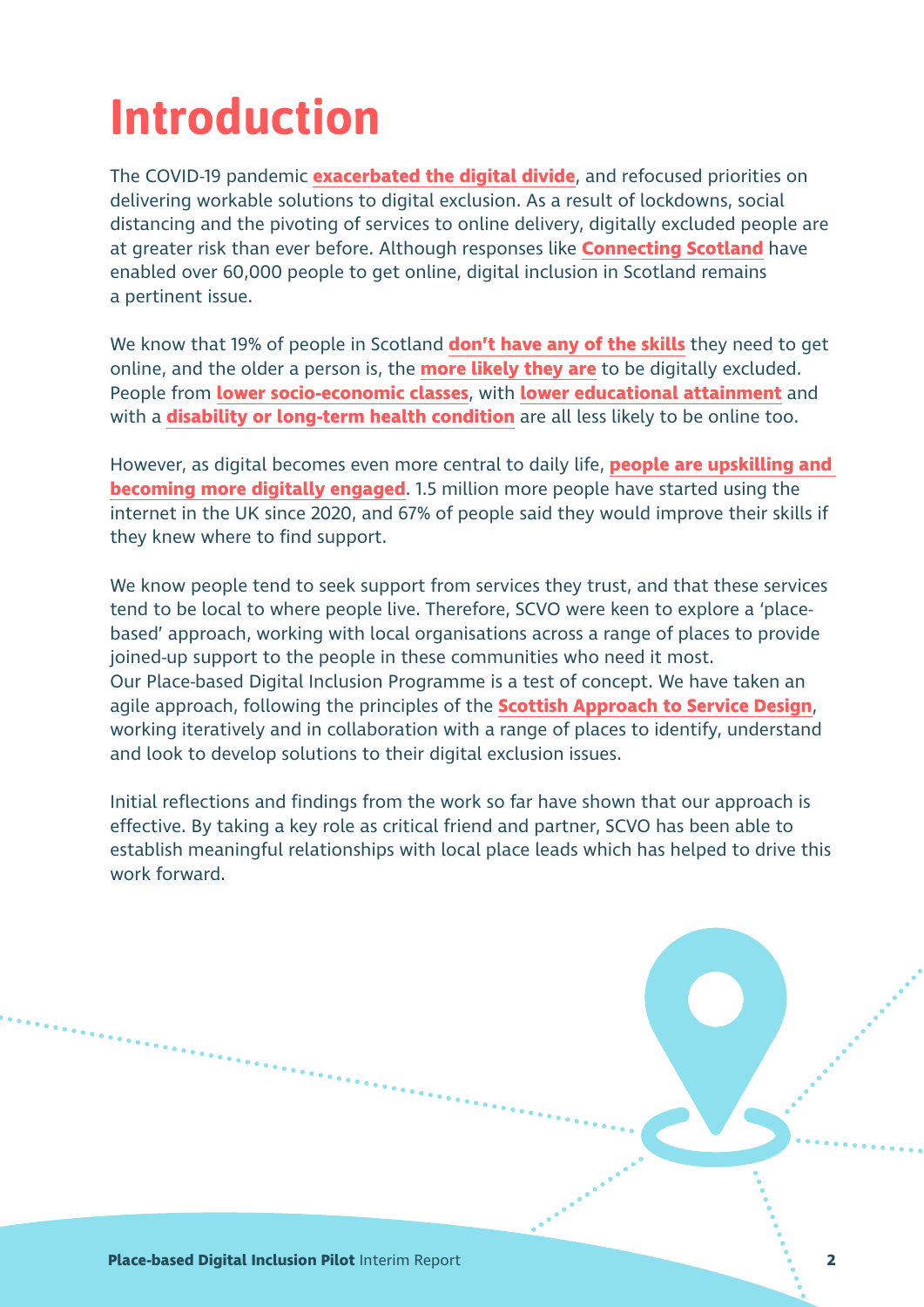## **What is Place-based?**

## **What is the place-based approach?**

Place-based working is a model which understands that the combination of needs, assets and geography makes issues unique to an area. The increased interest in the use of place-based approaches in Scotland has its **[roots](https://journals.sagepub.com/doi/abs/10.1177/0269094212463786)  [in austerity](https://journals.sagepub.com/doi/abs/10.1177/0269094212463786)** and the need to focus on creating effective, joined-up approaches that can accurately target and reduce inequalities.

In developing a place-based approach to digital inclusion, we have taken a definition published by **[IRISS in 2015](https://www.iriss.org.uk/resources/irisson/place-based-working)** as a starting point for our understanding of what it means in this context.

**Place-based working is a person-centred, bottom-up approach used to meet the unique needs of people in one given location by working together to use the best available resources and collaborate to gain local knowledge and insight. By working collaboratively with the people who live and work locally, it aims to build a picture of the system from a local perspective, taking an asset-based approach that seeks to highlight the strengths, capacity and knowledge of all those involved.** 

At its heart, the place-based approach takes the view that citizens know their area and their needs best. Therefore, by putting them at the centre, this approach helps to create the most effective services and solutions, designed by the people using them and most importantly giving them a voice in defining a solution that works best for them. Taking a place-based approach means ensuring the planning, development and delivery of services empowers and enables people, through identifying assets in communities and working to join them up.

A key element of place-based working is the emphasis on partnership, collaboration and strengthening assets. Creating strong, meaningful partnerships and developing opportunities for collaboration supports enhanced outcomes through the sharing of resources, information and support to overcome common challenges specific to the place.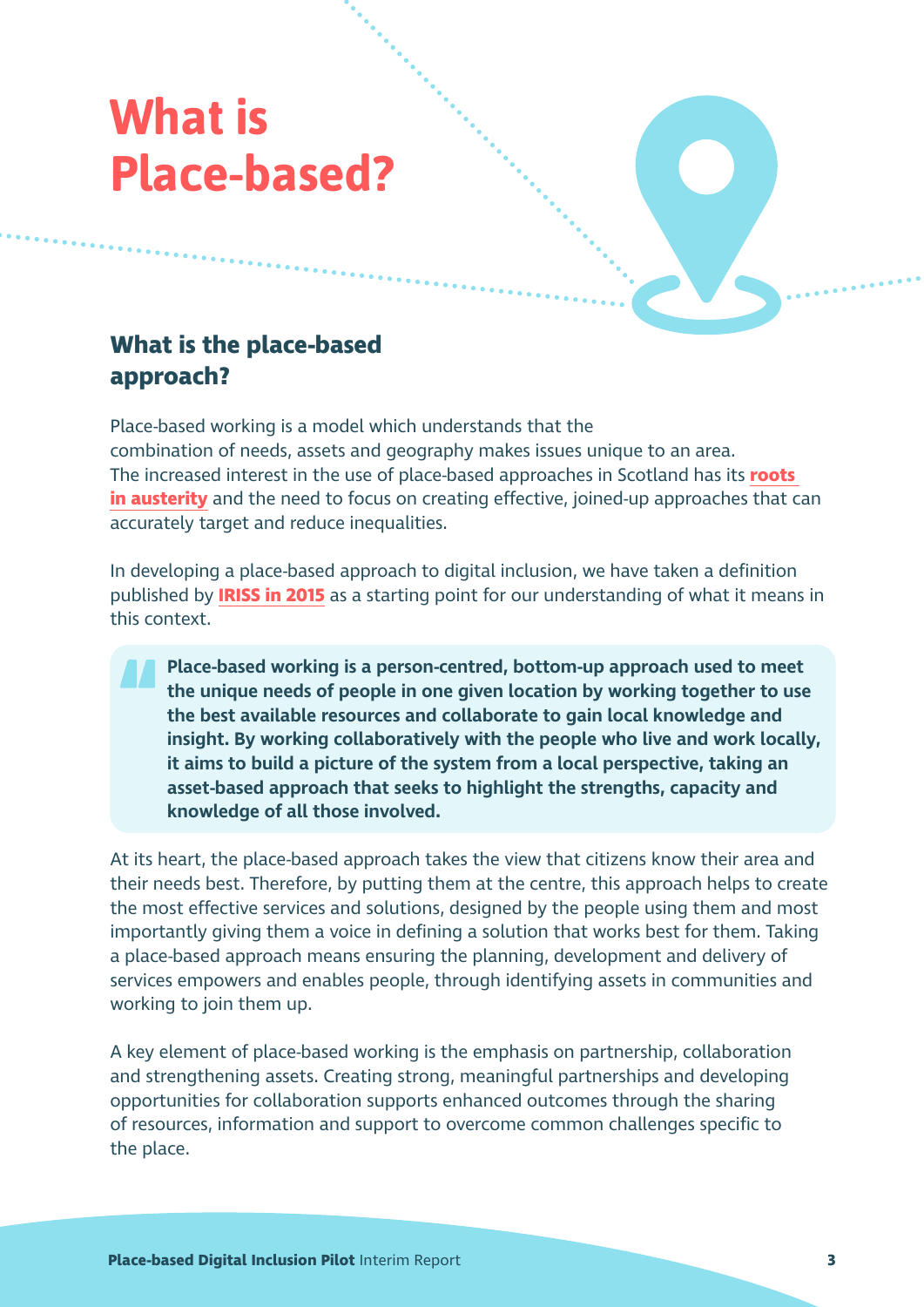## **What is place-based digital inclusion?**

Communities have always worked to provide solutions for local issues, and assets exist within every place that can be developed and strengthened to solve common problems. Rather than focus on what's missing, focusing on what exists can help to mobilise and galvanise groups into action.

The place-based approach has been applied to a broad range of different statutory and community-led agendas, including health, social care and regeneration. With momentum in public policy (COSLA and the Scottish Government adopted the **['Place Principle'](https://www.gov.scot/publications/place-principle-introduction/)** in 2019) and the COVID-19 pandemic prioritising the need for digital inclusion solutions, SCVO felt there was value in exploring how this approach could be utilised in the context of the digital divide.

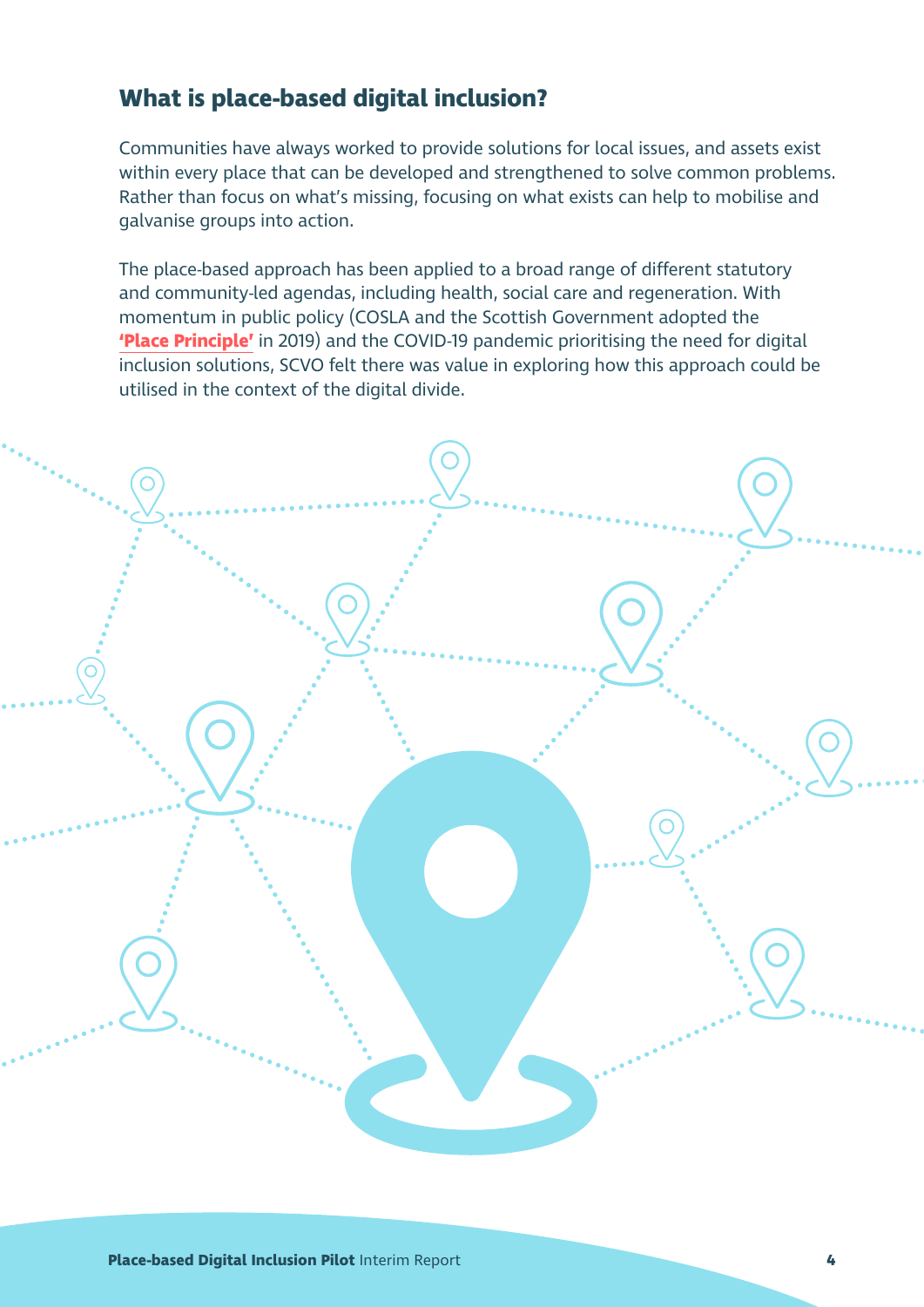## **Where are we working?**

When considering a place-based approach we piloted the work in two 'places' across Scotland. We wanted to engage with a range of different locations and approaches, to see how place-based approaches might fit within these communities, whether it was from a local authority-wide approach, a smaller self-organised community approach, rural area, or an urban area. SCVO has pre-existing relationships with the areas chosen for this work, all of whom expressed an interest in looking at different ways to tackle digital exclusion locally.

## **Renfrewshire**

We are working alongside Renfrewshire Council, principally their Digital Policy Lead, Diane Webb. Renfrewshire is recognised as a digitally progressive region with a strong track record of delivering digital inclusion work. A pre-existing relationship between SCVO and Renfrewshire has enabled us to move quickly, and as a result our work is further progressed here.

### **Berwickshire**

**Renfrewshire**

### **Berwickshire**

Berwickshire is a locality within the Scottish Borders Council region. We are working alongside Berwickshire Association for Voluntary Services' (Bavs) CEO Juliana Amaral. Bavs is a component of the Scottish Borders TSI Partnership. A group of invested people from a range of organisations has been established in Berwickshire, and we are working to identify key objectives and outcomes.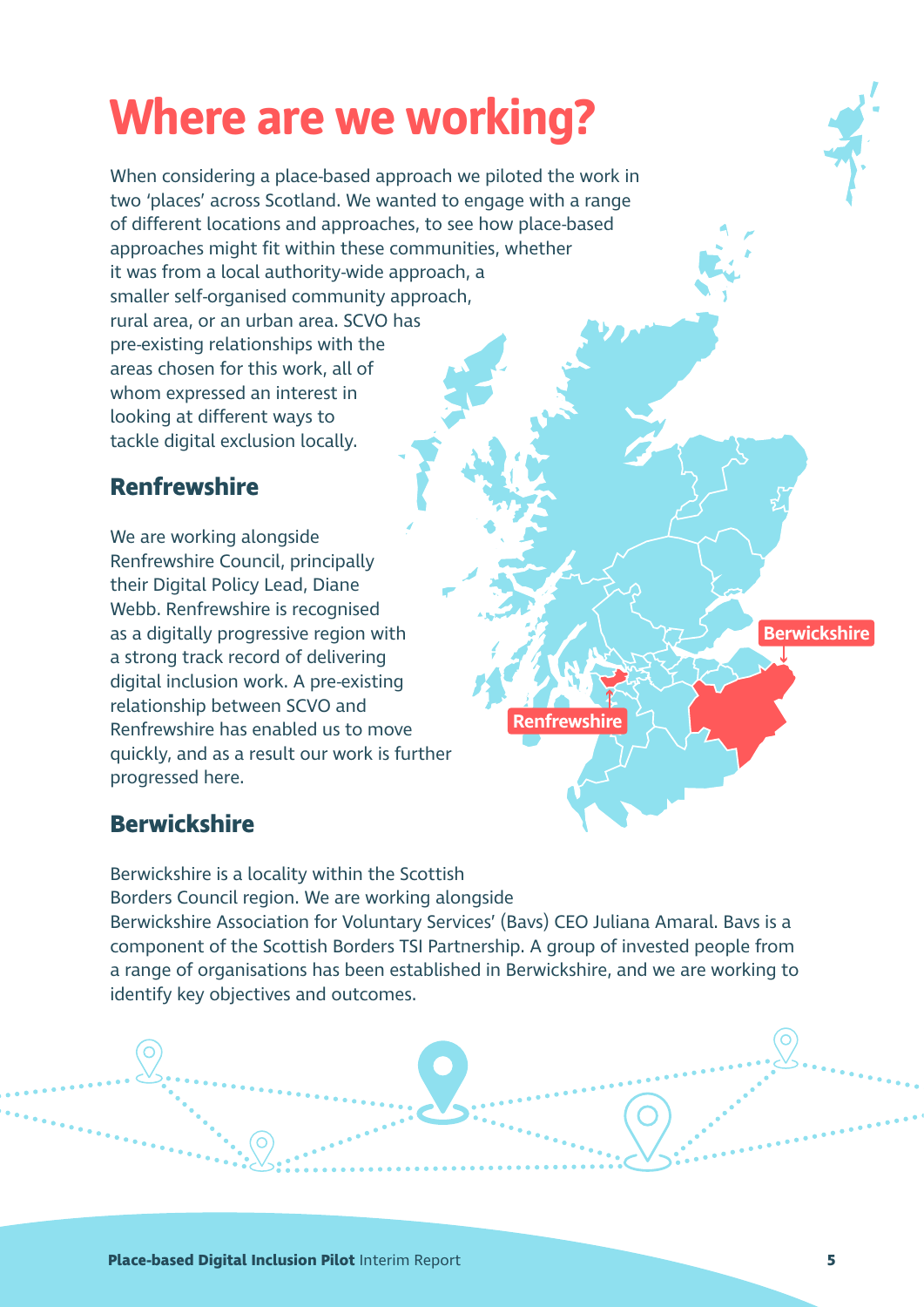## **Renfrewshire**

## **Background / Context**

Renfrewshire is a local authority area in the west of Scotland and covers a range of large and small towns, including Paisley, Johnstone, Howwood, Bishopton and Elderslie. It has a population of around 179,390 and is the 10th largest local authority area by population in Scotland. There are a number of areas of high deprivation, with 15% of children living in absolute poverty. Renfrewshire has a 20% attainment gap in literacy between the most and least deprived and throughout the initial stages of the COVID-19 pandemic saw an increase **[of 80%](https://renfrewshire.cmis.uk.com/renfrewshire/Document.ashx?czJKcaeAi5tUFL1DTL2UE4zNRBcoShgo=yBsFh1kyVX7MTrtXyYBXmhI6VN5EBmCd6ceq9xLd%2fEOoIQSjm%2b8fxw%3d%3d&rUzwRPf%2bZ3zd4E7Ikn8Lyw%3d%3d=pwRE6AGJFLDNlh225F5QMaQWCtPHwdhUfCZ%2fLUQzgA2uL5jNRG4jdQ%3d%3d&mCTIbCubSFfXsDGW9IXnlg%3d%3d=hFflUdN3100%3d&kCx1AnS9%2fpWZQ40DXFvdEw%3d%3d=hFflUdN3100%3d&uJovDxwdjMPoYv%2bAJvYtyA%3d%3d=ctNJFf55vVA%3d&FgPlIEJYlotS%2bYGoBi5olA%3d%3d=NHdURQburHA%3d&d9Qjj0ag1Pd993jsyOJqFvmyB7X0CSQK=ctNJFf55vVA%3d&WGewmoAfeNR9xqBux0r1Q8Za60lavYmz=ctNJFf55vVA%3d&WGewmoAfeNQ16B2MHuCpMRKZMwaG1PaO=ctNJFf55vVA%3d#page=6)** in Universal Credit applications.

However, Renfrewshire is also the first local authority to be recognised as **[making 'excellent](https://education.gov.scot/media/l0sj5w1h/renfrewshireila190219.pdf#page=13)  [progress'](https://education.gov.scot/media/l0sj5w1h/renfrewshireila190219.pdf#page=13)** in reducing the poverty-related attainment gap and continues to outperform



across the area, and the **Council has invested significantly** in anti-poverty initiatives. national averages in decreasing this. There are 80 accredited Living Wage employers

partnership of the TSI and Local Authority. RenfrewshireCouncil has historically been a leader in digital inclusion. The Council have recognised the importance of upskilling by providing voluntary 'Digiteers' via library services. Additionally, there is a strong emphasis on connectivity: CityFibre have invested in a 700km network to provide reliable gigabit speed connectivity, initially reaching 75% of properties. Digital participation work is further supported by 'DigiRen' – a digital inclusion network of 35 organisations sharing knowledge and expertise chaired by a

SCVO has a strong relationship with Renfrewshire Council, via prior partnership activity and working together on Connecting Scotland, in particular with their Digital Policy Lead Diane Webb. Diane has been our primary contact and local lead throughout this process.

 effective in progressing this. A key element of the Policy Lead role is progressing the 'Digital Citizen' workstream, which aims to 'empower our citizens, increase digital skills, confidence and participation and promote digital public services and digital partnerships'. Therefore, we collectively identified that our Place-based Digital Inclusion programme would fit with their 'Digital Citizen' workstream, and a partnership approach would be most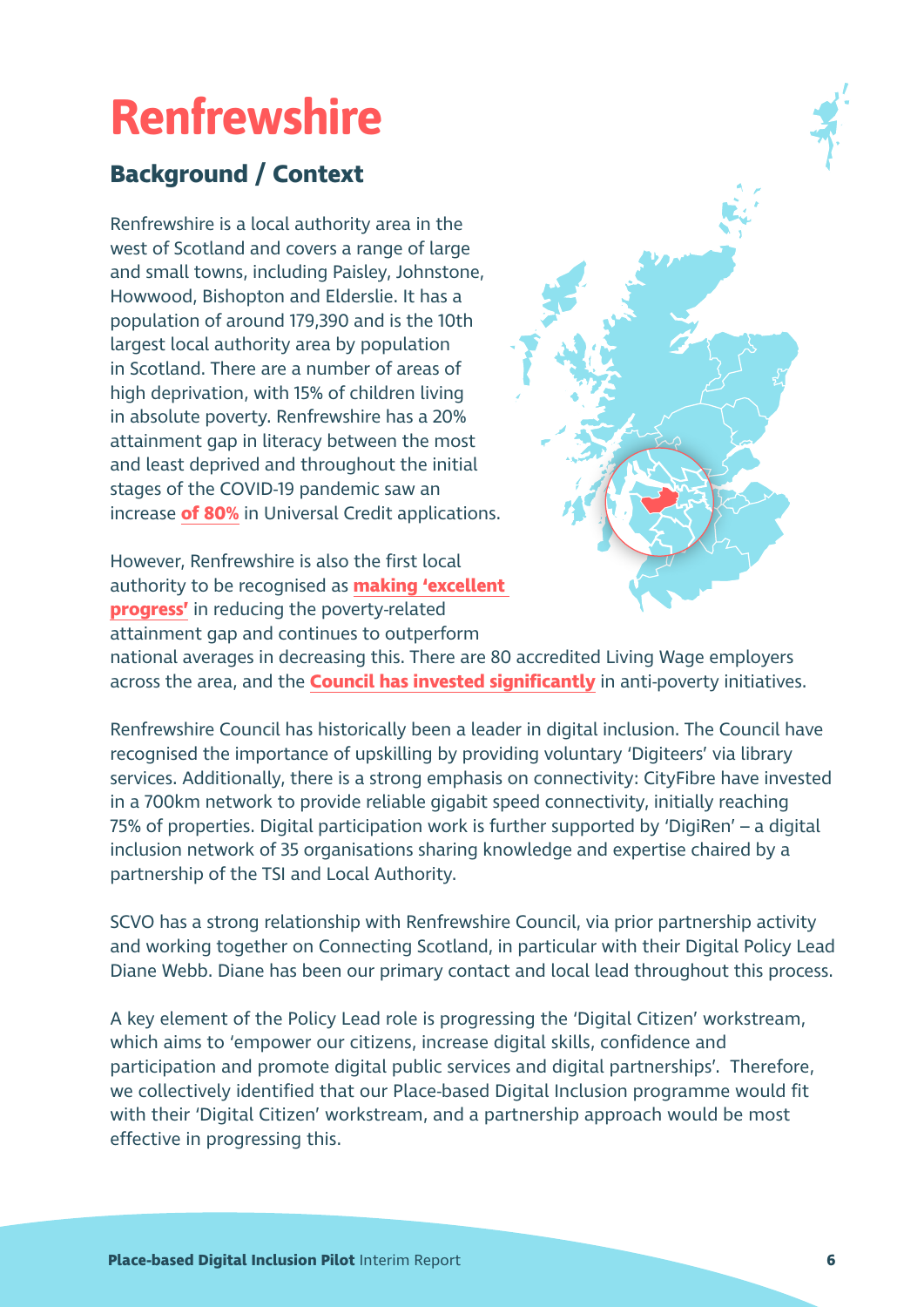

#### **The 'Discover' stage**

collaboration In order to build on existing knowledge and understand the context of digital inclusion in Renfrewshire, the agreed approach was to replicate the partnership model of DigiRen and form a group comprised of local organisations and individuals who are passionate about supporting people in their communities to improve digital inclusion. This cross-sector group, 'Citizen Voice', brought members together every six weeks for co-production on key issues, project updates and to encourage open discussion and

assets to address and utilise in the development of a pilot project for Renfrewshire. Chaired by Diane Webb, the group has been vital in providing frontline knowledge to inform plans. To do this, SCVO facilitated sessions that identified key themes, issues and

 of services. Through an iterative and agile process, the group has evolved and grown to include organisations across the voluntary sector, Renfrewshire Council, housing associations and the health and social care partnership. We wanted to ensure we had a range of voices across the group to ensure the needs of the place were well represented. It has been important to identify and address any gaps in input, and to continually ask 'who is missing' from the conversation. In doing so, the group represents a broad cross-section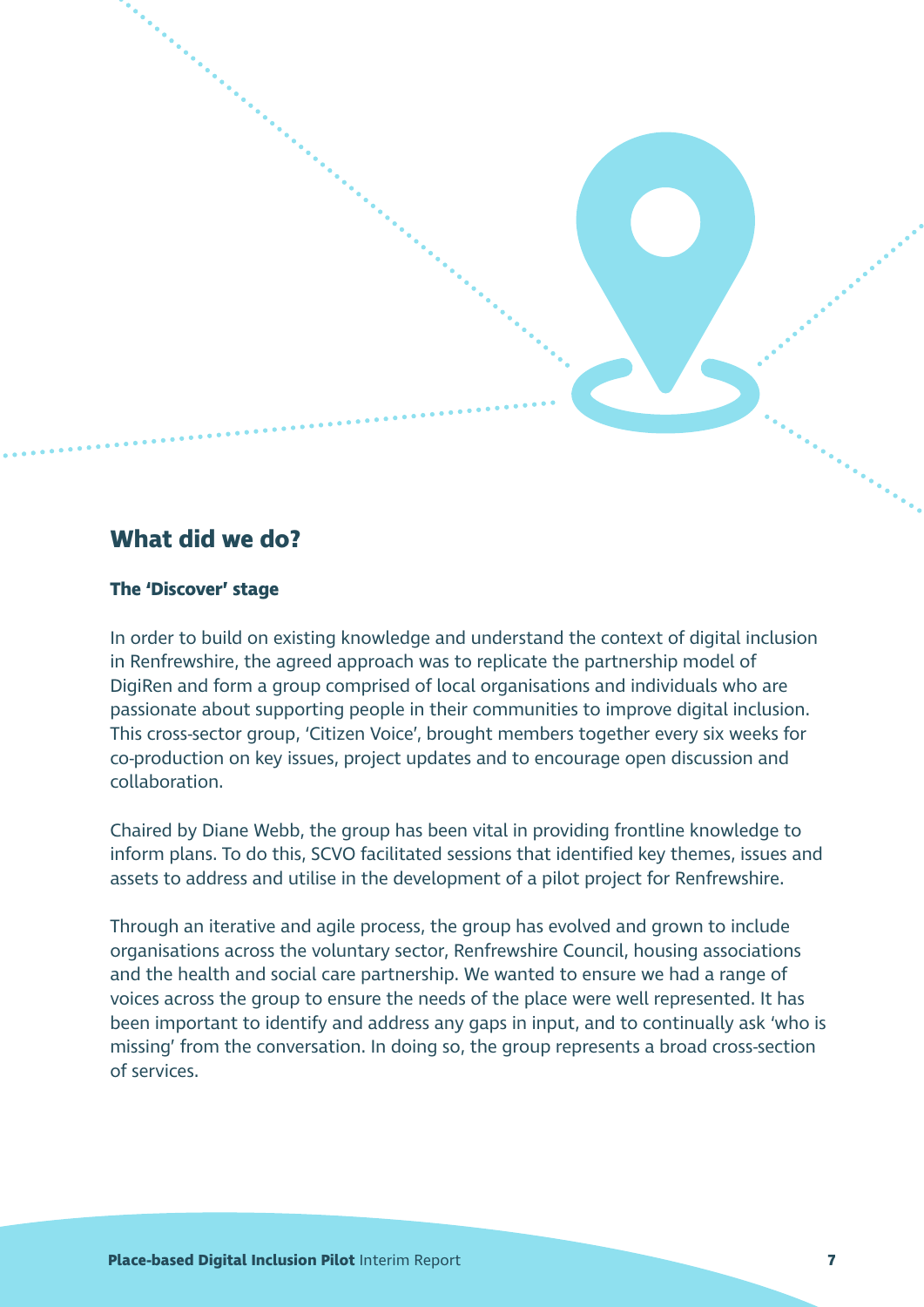## **What's gone well and what will we keep doing?**

Part of our session focused on celebrating the group's successes over the pandemic. Here is some of the participants' feedback from the session:



**Numbers of people attending sessions went up** when went online. Their was an increase each month.

**Improvement in digital skills** (for

**Learning towards a goal** – group quizzes online or creative writing – seeing the social aspect and making

- Can **engage** more widely more easily
	- Speed of **digital innovation**

**Increased access to discussions** (for many but not all)

**Critical conversations** happening with those who have low interest

**Online sessions are still high in numbers** even though things are opening back up

**Greater productivity** reduced travel time and shared production of docs

**More community members engaging** that would not normally attend the project

Introduction of **Office 365** making our work seamless

Finding **distance learning methods**  which work universally

**Loan2Learn** project – laptop lending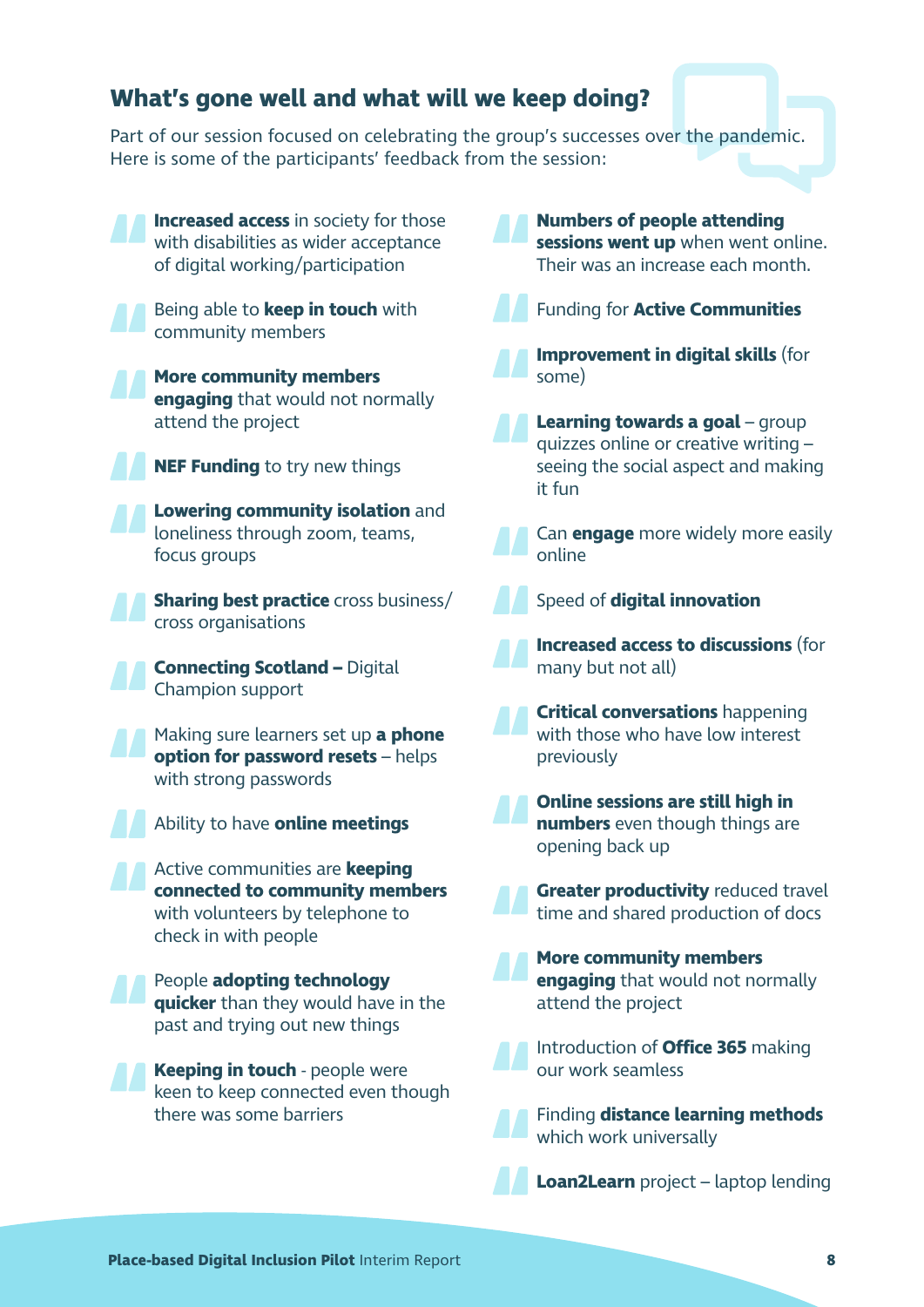Our facilitated meetings and follow-up survey captured several emerging themes across digital participation in Renfrewshire.

#### **There is a lack of reliable access to the internet.**

### **There are a lack of resources:**

- Human
- Financial
- Physical

#### **The approach to supporting people online needs to be refined**

- Online fatique is an issue
- The persistence of fear / culture of resistance
- Better communication, sharing information, marketing and asset mapping is required
- Accessibility and accessibility design is an issue.

#### **Who is responsible for this?**

#### **The 'Define' stage**

to address the issues outlined was key. Defining priorities for action was the responsibility of the Citizen Voice group. By taking their input and presenting it back to them, we were able to clearly articulate areas of work. It was clear that understanding how digital inclusion work could be co-ordinated

production group was formed to look at potential solutions. Secondary to this, there was a persistent concern around a lack of resource bank or 'directory' for digital inclusion support in Renfrewshire. To address this, a smaller co-

Developing a pilot model for place-based digital inclusion work in Renfrewshire took into consideration various ongoing influences including: funding from Renfrewshire Council, partnership opportunities with Library Services, input from the Citizen Voice group, the priorities outlined by the group and available assets and resources within the place.

 housed in a range of 'community hubs' around the place. SCVO and Renfrewshire Council therefore initially proposed a model which placed a Digital Champion Co-ordinator at the heart, supported by a digital champion network,

The 'Digital Citizen' workstream was awarded funding from the Council Social Renewal Plan to set up a Digital Champion Network in partnership with Libraries, which will help to build evidence around our approach.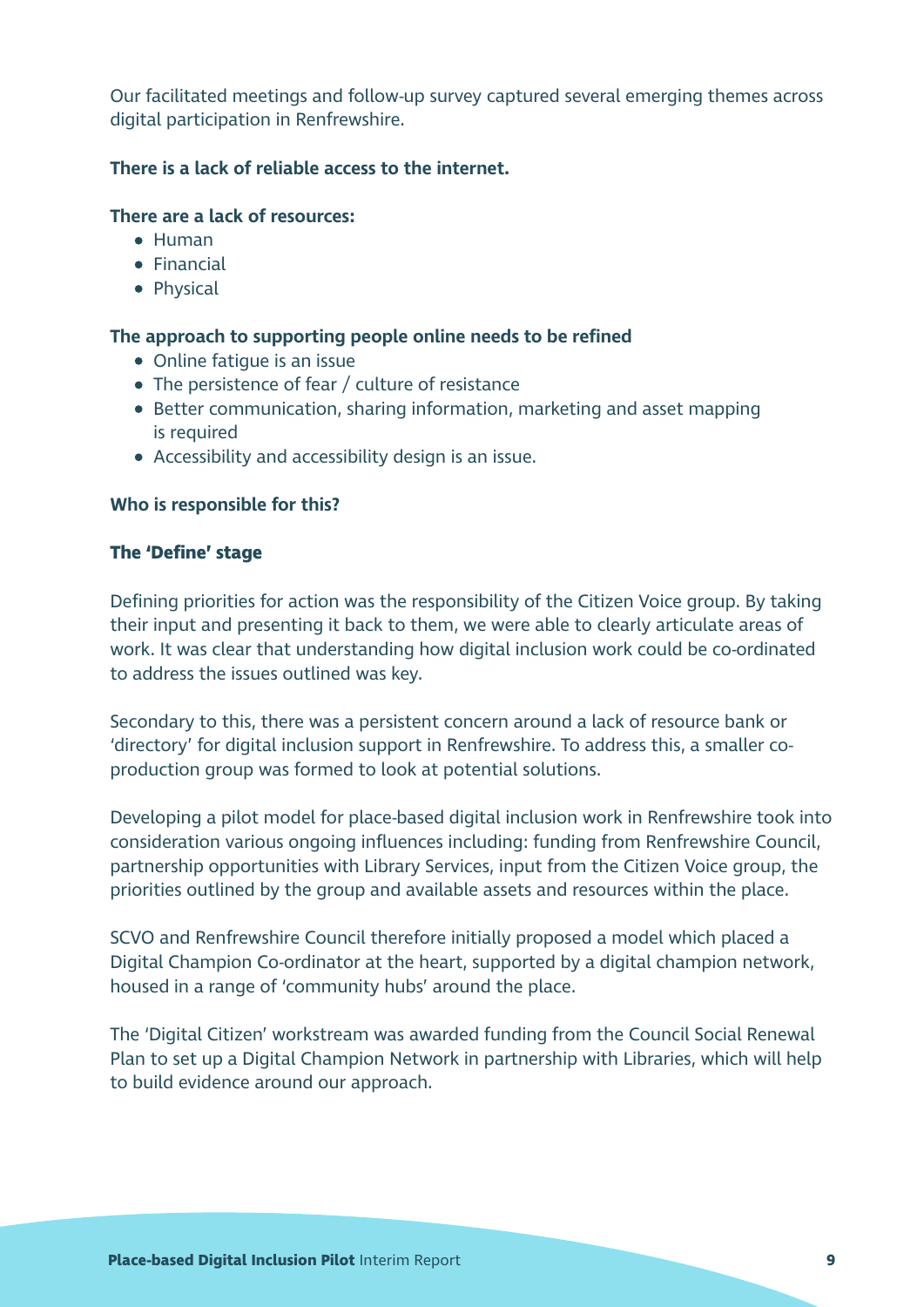#### **The 'Develop' stage**

It was clear from our work with Citizen Voice that this model should pilot a new way of working for digital inclusion, principally a 'blended approach' which would provide a mix of face-to-face and remote support, as well as group work and one-to-one support. The facilitated conversations with the group outlined a range of considerations, including 'Zoom fatigue', disengagement of service users from remote support, and a desire to return to face-to-face delivery.

**We also need to consider that some people will always prefer face-to-face or other means – we need to sell the benefit of digital, but not force it.**  Renfrewshire participant

The role of the newly funded Digital Champion Co-ordinator will be to co-ordinate the support required across the place, as well as recruit, train and develop a network of Digital Champions. The Digital Champion Co-ordinator will be crucial in 'building a digital ecosystem' for Renfrewshire. Having a paid Digital Champion Co-ordinator to manage digital inclusion support across the place will be invaluable in easing some of the identified capacity issues.

In developing the pilot idea, we also recognised the importance of identifying a specific place to test the work. Johnstone was chosen as the location of our first pilot mainly due to a mixture of existing assets and identified needs, in addition to the number of partnership opportunities and potential for collaboration going forward.

 work in early 2022. As part of the 'Develop' stage, it became clear during our conversations with the Citizen Voice group that Digital Champions needed to be involved in the service design process, and we will be supporting Citizen Voice to form a co-production group to lead on this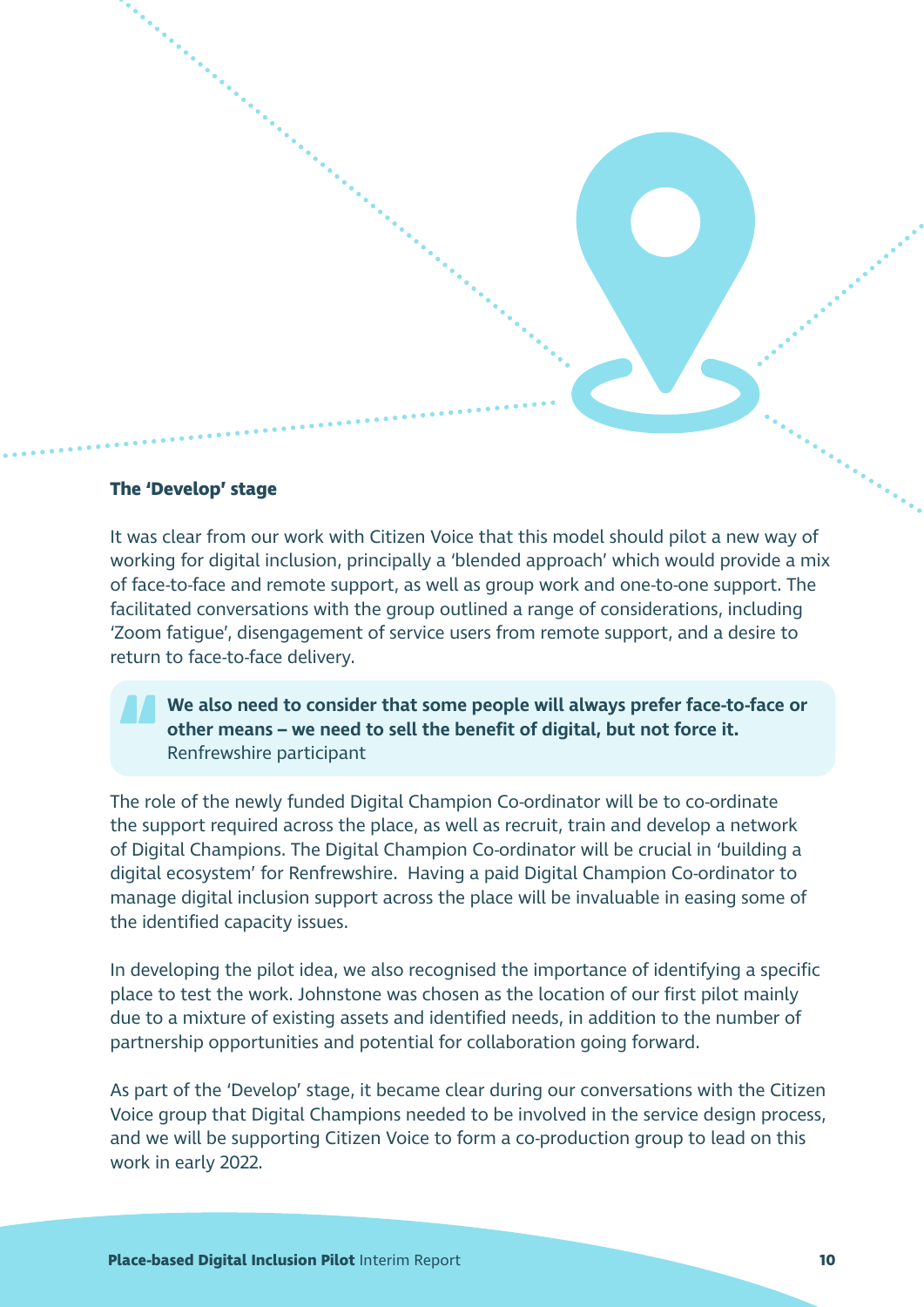This pilot model for place-based digital inclusion in Renfrewshire has grown over time and is demonstrated in the graphic below. It highlights the extent of the work between Renfrewshire Council, SCVO and the Citizen Voice group:



## **Digital Citizen Pilot 1 – Renfrewshire 2022**

**\***These include libraries, AC Station 7 Hub, RAMH, Linstone HA, Community Learning and Development, The Promise, Neighbourhood Hub, Engage etc

#### **Co-design opportunities so far:**



The pilot model was presented to the group at the last Citizen Voice meeting of 2021, where attendees were asked to review and comment on the plan. **[The graphic on](#page-11-0)  [p12](#page-11-0)** is a word cloud capturing feedback from the group.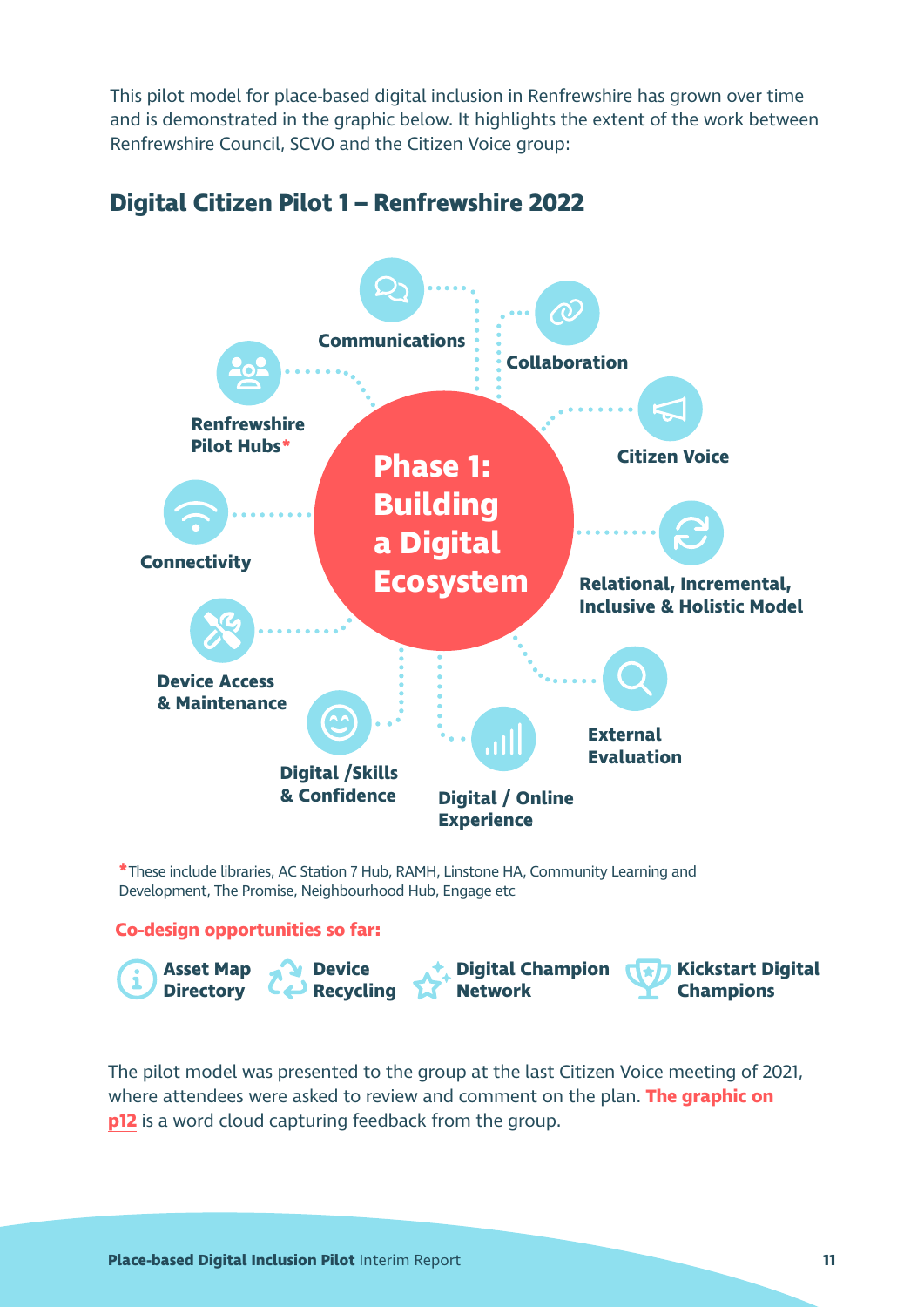## <span id="page-11-0"></span>**Feedback from the Citizen Voice group**

SCVO and Renfrewshire Council presented the pilot to the group and asked them to provide feedback via Menti. The feedback was overwhelmingly positive.

We asked "What are your thoughts in a word?":

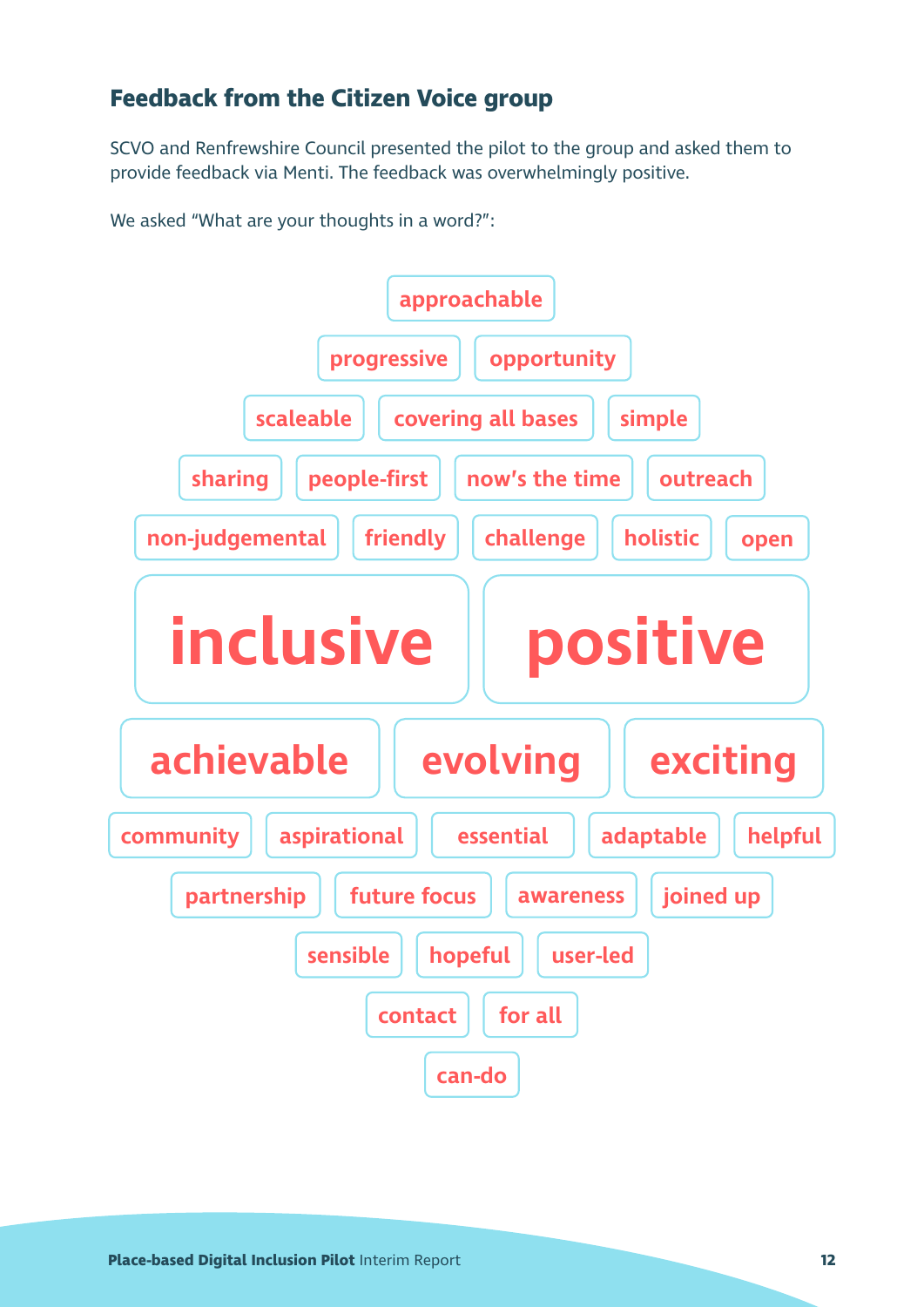## **Berwickshire**

## **Background / Context**

Berwickshire is a locality within the Scottish Borders local authority area. It has a population of 20,945, 26% of whom are over the age of 65. There are two main towns in the locality: Eyemouth and Duns. The rest of the area is composed of villages with populations below 2000. It is a rural area – 83% of people in live settlements with populations below 500 people.

A considerable issue in Berwickshire is **[access](https://www.scotborders.gov.uk/download/downloads/id/7592/berwickshire_locality_plan.pdf)  [deprivation](https://www.scotborders.gov.uk/download/downloads/id/7592/berwickshire_locality_plan.pdf)** – 41% of residents live in areas within the most access deprived in all of Scotland, compared to 27% in the wider Scottish Borders area. In Berwickshire's most deprived areas, 22% of people are low-income or unemployed.

Digital exclusion in Berwickshire is slightly worse than the Scottish Borders average: **[15.2%](https://www.scotborders.gov.uk/download/downloads/id/2246/strategic_assessment_2016.pdf)  [of residents](https://www.scotborders.gov.uk/download/downloads/id/2246/strategic_assessment_2016.pdf)** didn't use the internet or emails in 2016. In some areas across Berwickshire, up to 30% of residents cannot access broadband speeds of at least 2Mb/s.

However, as in many rural areas, community spirit is strong and 62% of locals are engaged in voluntary work, higher than the Scottish Borders average. Berwickshire is served by a number of community groups, co-ordinated and supported by Berwickshire Association for Voluntary Service (Bavs). Bavs is a component of the Scottish Borders TSI Partnership.

The Third Sector Interface (TSI) in Scottish Borders is a partnership model composed of **[four individual organisations](https://borderstsi.org.uk/)**, each taking responsibility for their own strand of work. This has not been a frictionless way to operate, with some co-ordination issues particularly relating to cohesive policy in partnership with the local authority.

Berwickshire, as a place, differs from Renfrewshire in a number of ways. Principally, it is a much more rural area which presents issues in providing and accessing digital inclusion support. In order for us to understand how place impacts digital inclusion, we reached out to South of Scotland Enterprise and Berwickshire TSI Bavs for an initial scoping meeting. We identified that there was sufficient capacity and ambition to test new approaches, and we agreed to establish it as a test site for this programme.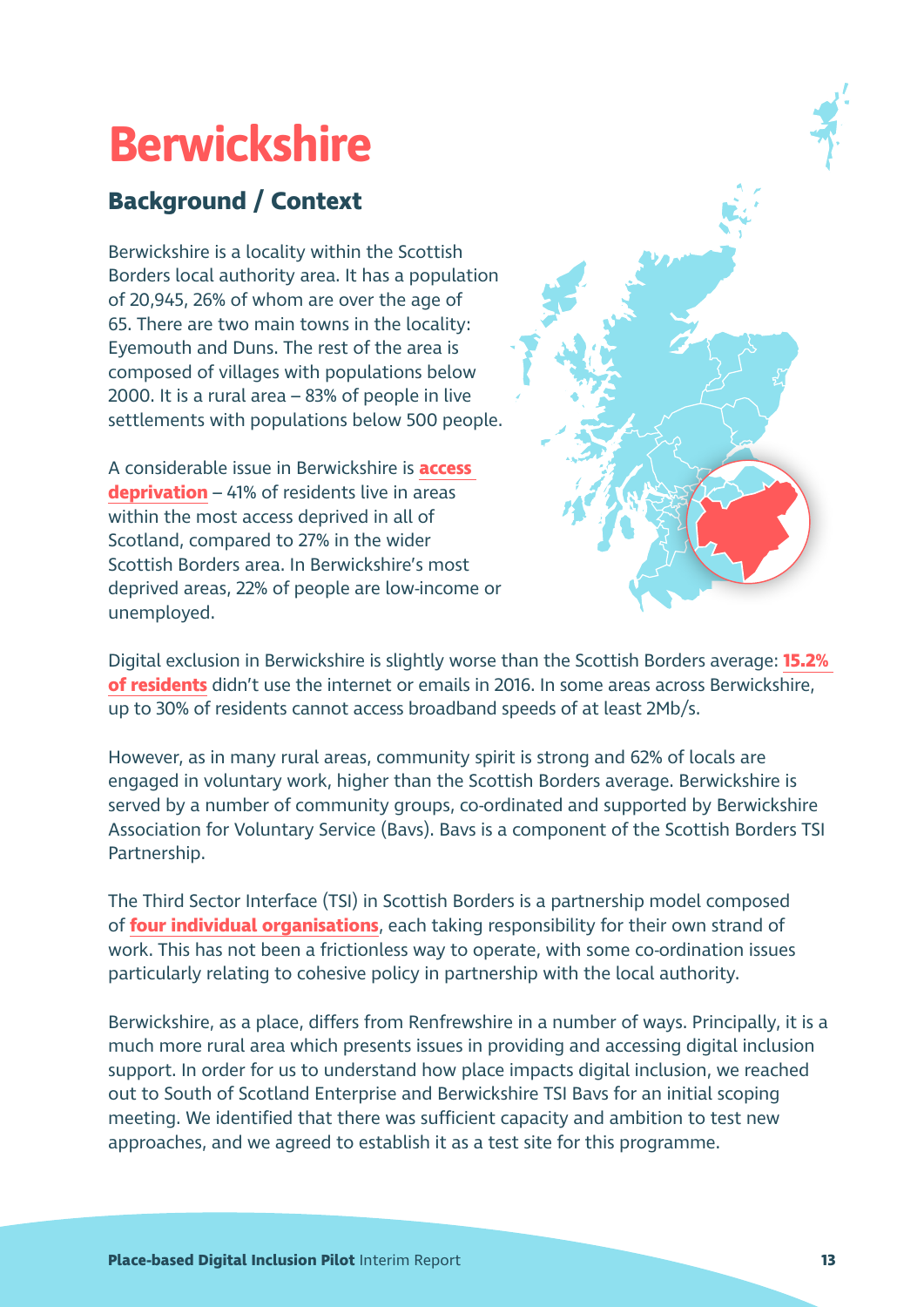### **What did we do?**

Following a similar process as was implemented in Renfrewshire, SCVO and Bavs met with a group of key stakeholders who had formed a digital inclusion working group across the place. This included representatives from local housing associations, Live Borders (the arms-length leisure and culture body of Scottish Borders Council) and local voluntary sector organisations. With the consent of the groups, Bavs' CEO Juliana Amaral became the key contact and place lead.

#### **The 'Discover' stage**

Based on our learning in Renfrewshire, we understood that a forming a local group of people and organisations engaged with providing services to support digital inclusion was key in beginning to understand the specific issues around the place.

After the working group was formed, SCVO facilitated the first group session following the format of our initial Renfrewshire activity: a retrospective, problem-scoping and 'wishlist'.

Further analysis of the responses and follow-up with the group is required to obtain a full understanding of the state of digital exclusion in Berwickshire, but clear themes are emerging around lack of access to reliable connectivity (mostly due to the rural nature of the area) and limited capacity to provide support as digital champions.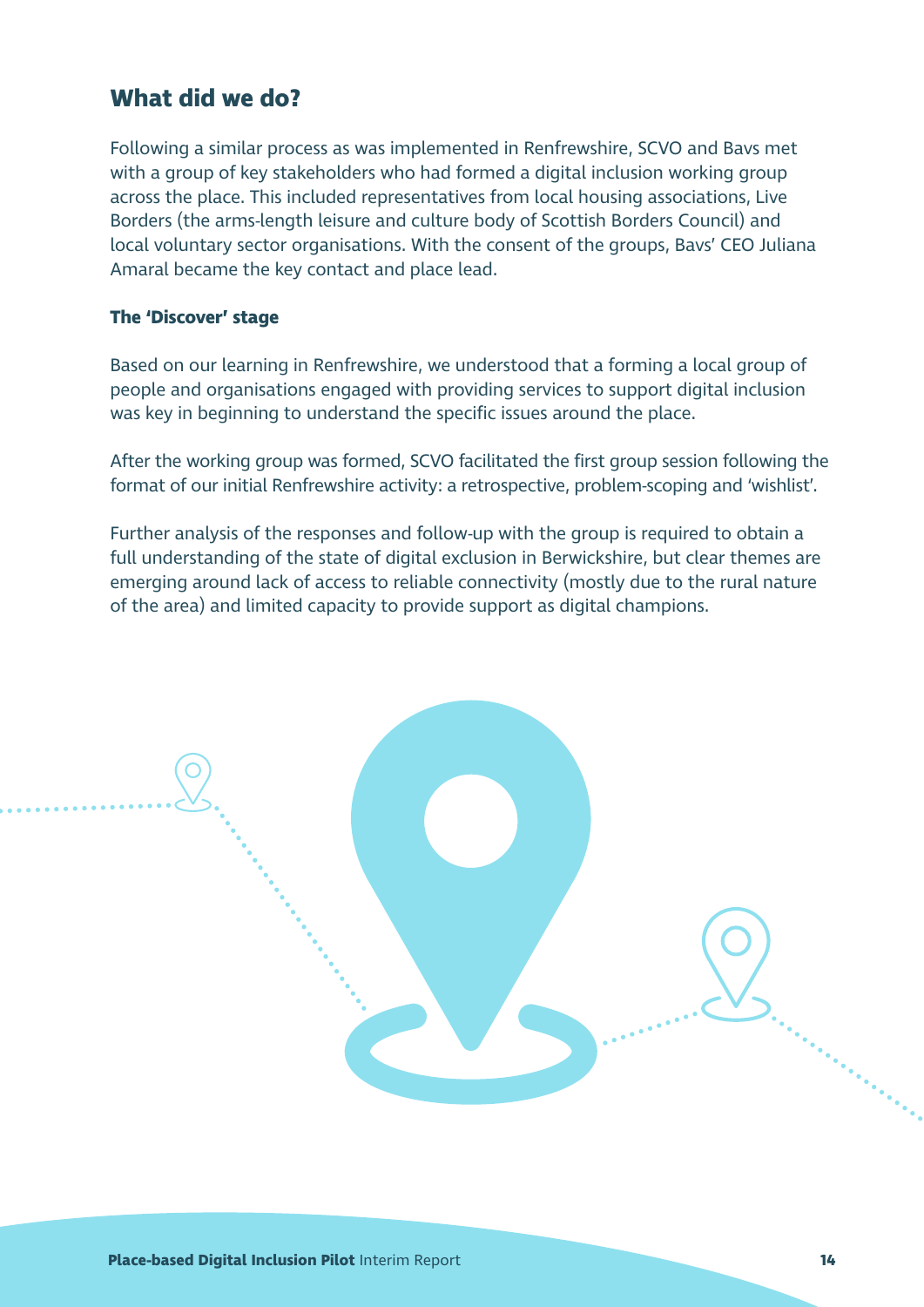## **What's gone wrong?**

As part of our session in Berwickshire, we asked the group to identify what they thought the barriers or issues around digital inclusion in their area were.





It is clear, however, that partnership and collaboration is strongly recognised as an asset in Berwickshire – there is a stated willingness to work together to achieve goals.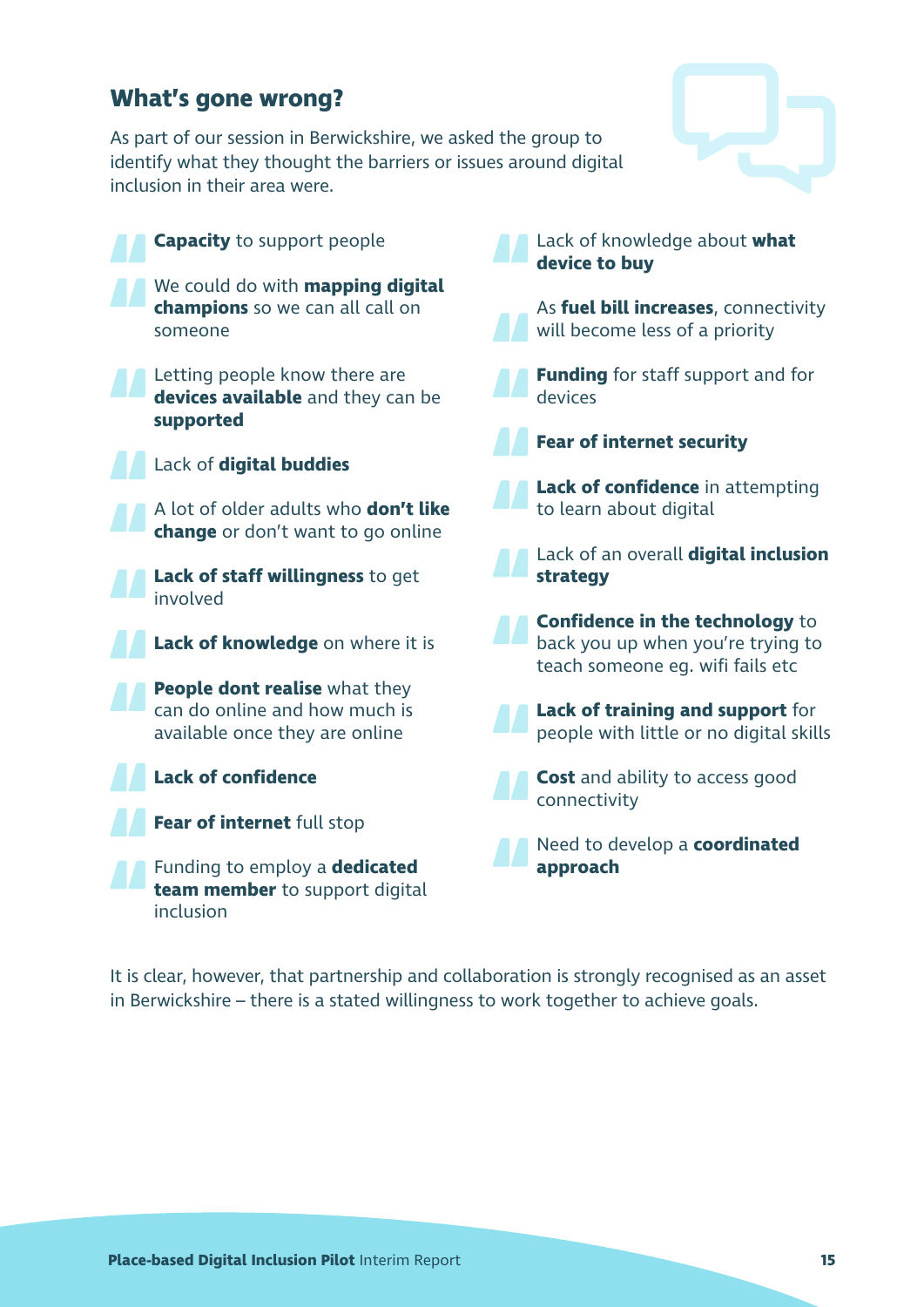## **What have we learned so far?**

COVID-19 fundamentally altered most aspects of our society – we have to be prepared to meet the challenges of 'post-pandemic' Scotland. Developing a place-based approach to digital inclusion has enabled SCVO to understand how the landscape is changing, and the impact this is having on changemakers working to combat digital exclusion.

Our programme is ongoing, but the last nine months have been invaluable in helping us to adapt and evolve how we 'do' digital inclusion in a fast-changing landscape. We know that some of these lessons may be reactionary and not reflective of long-term action. Instead, the lessons we present here should be taken as a record of what we know right now.

As interim learning, these lessons do come with the caveat that more evidence and analysis may be required.

#### **What have we learned about how we 'do' place-based digital inclusion?**

#### **Having a local contact, who is passionate about the work, is essential to drive it forward.**

Place-based activity by its nature needs to be driven by the place. The importance of a local lead who is passionate about the work, has the appropriate networks and the capacity to make change happen has proven itself to be effective in Renfrewshire and Berwickshire. Local contacts employed by the Council or TSIs have offered insight and networks that SCVO would otherwise not have access to and developing this work further will depend on their co-operation. However, being local isn't enough – passion, capacity and the ambition to drive change are equally important in ensuring that progress is made.

### **third-party in the development of place-based plans. It is important that someone plays the role of 'critical friend' and is a neutral**

The role of SCVO has been highlighted by both Renfrewshire and Berwickshire as being essential in moving work forward. It has enabled them to share thinking and ideas and receive honest and informed feedback. The critical friend allows for a greater diversity of experience and can challenge thinking at a local level by external facilitation of discussion, bringing across shared learning and supporting understanding of 'what works'. The national profile of SCVO has also been an important influence in this work – our existing networks and awareness of work in other areas can help us to 'join the dots' and help to strengthen partnerships by bringing key players together to achieve specific goals.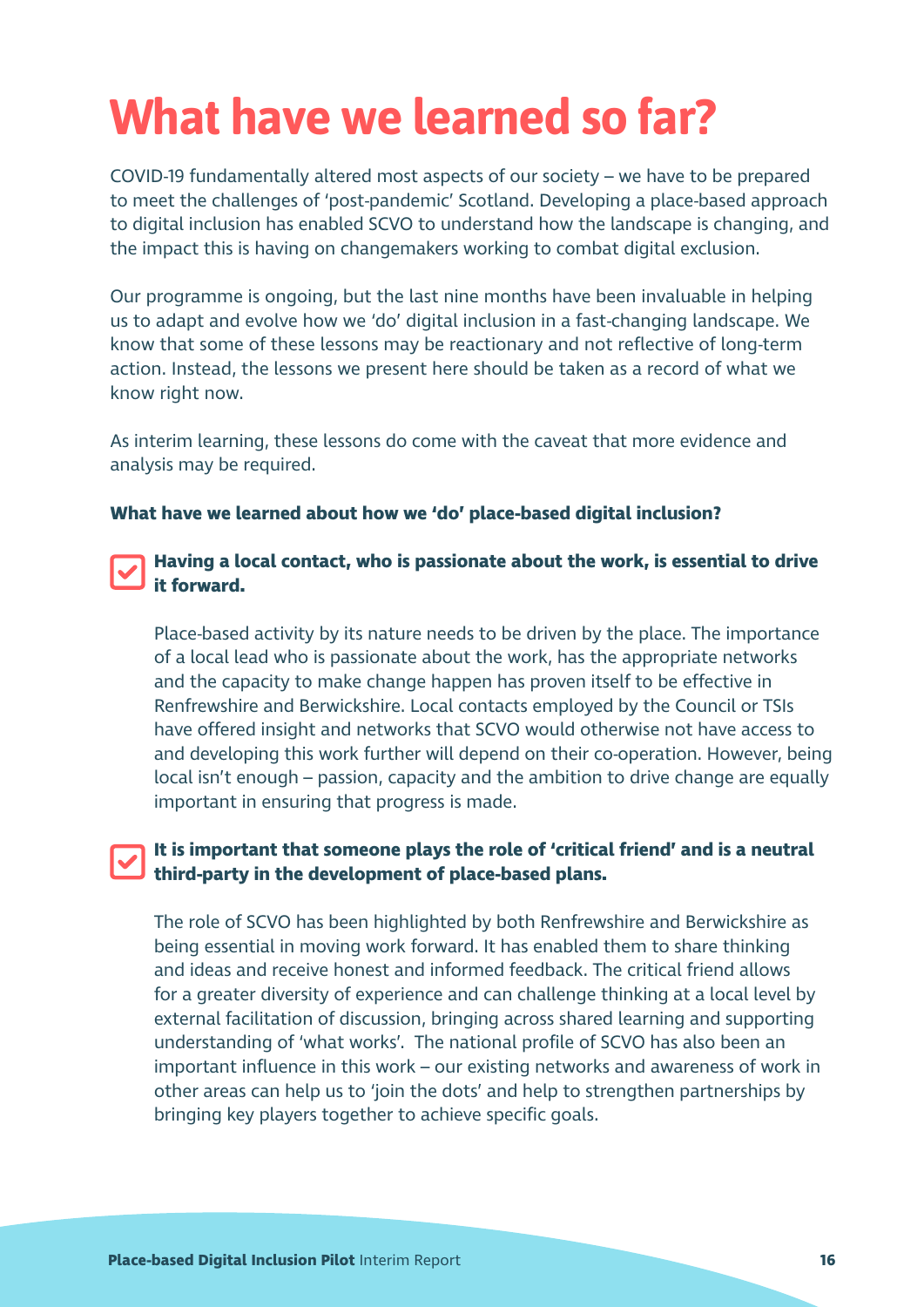Council for driving this work forward. It furthermore supports capacity and workload issues faced by local leads. Our local lead in Renfrewshire, Diane Webb, has sole responsibility within her role at the

**I just feel so lucky to have [SCVO] to support me and give me that sounding board. True collaboration all the way... there is no way this pilot would have shaped up this way without all of our input.**  Diane Webb, Renfrewshire Council

Having a national partner on board can add value and raise the profile of local work, build esteem and capacity, and enable us to understand the broader picture of what's happening across Scotland.

### **Meaningful partnership working is essential in ensuring buy-in, support and participation from a range of stakeholders.**

Place-based work emphasises the importance of partnership and collaboration as a means of reducing silo working and improving local outcomes. In areas where partnership is a clearly outlined priority, we have seen progression and positive movement. The Citizen Voice group in Renfrewshire is an important example of dedicated commitment to collaboration – sharing information and resources has enabled quick action.

 interested audience. Some areas initially engaged in this programme haven't progressed, in part due to a lack of meaningful partnership working or willingness to collaborate and share success. A key lesson here is that digital inclusion isn't the responsibility of one organisation, rather the responsibility has to be shared among an engaged and

### **We don't work in isolation. We want to do with people, and not for people.**

Juliana Amaral, Berwickshire Association for Voluntary Service (Bavs)

### **Taking a place-based approach to digital champion networks may result in improved outcomes and better joined-up working.**

of, and map, Digital Champion activity to connect citizens with the right support. It has become clear that local people understand local need and have a better understanding of local assets – this is one of the key principles of place-based working. There is a desire, for example in Berwickshire, to understand the scale Digital Champion networks at a local level could help to build capacity and enable better sharing of information as well as offer more meaningful signposting. There is an increased appetite for this model across places in Scotland, and we anticipate that it could provide better peer support as well as creating a local community of practice.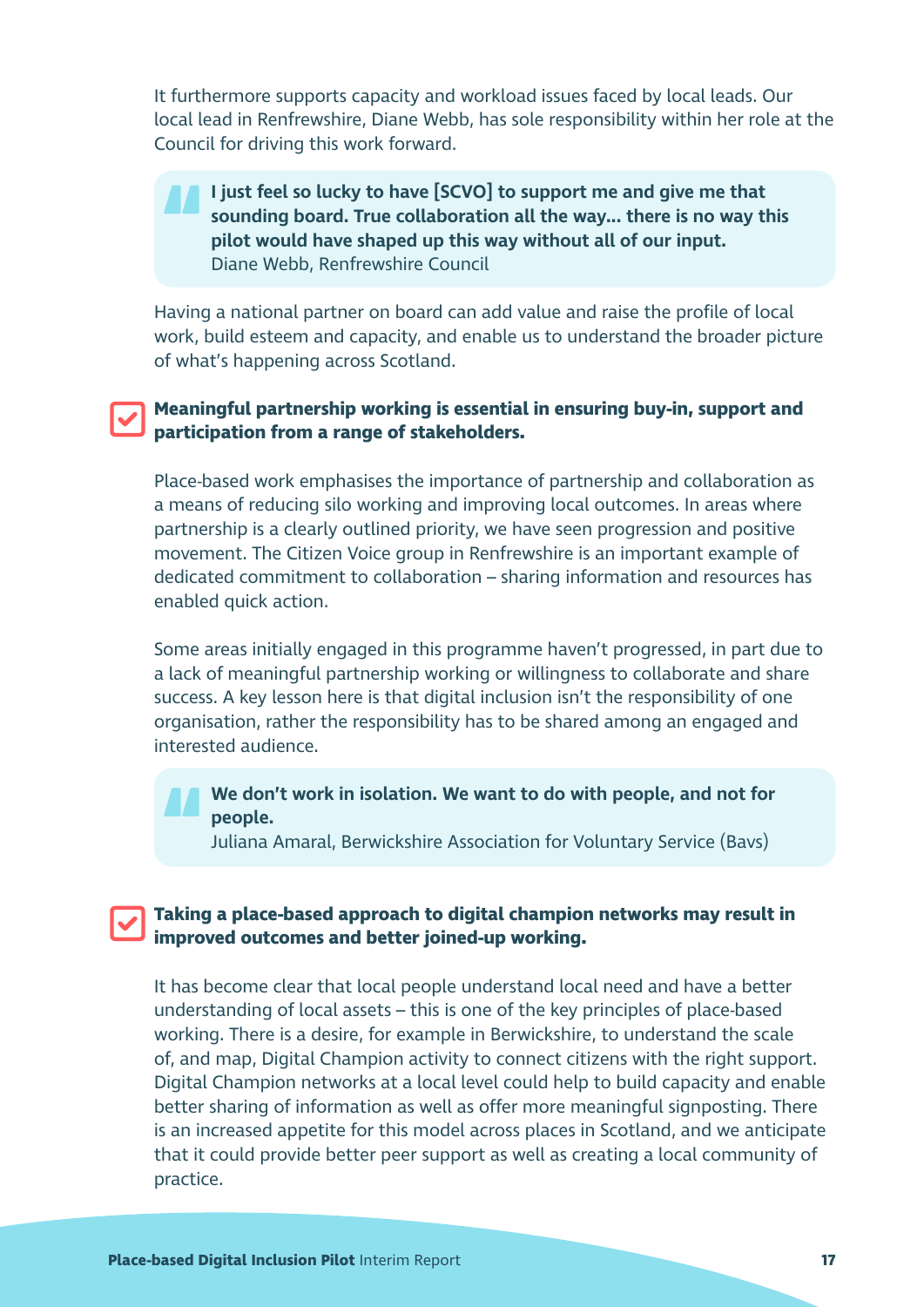### **and supports better outcomes. Being iterative, agile, flexible and responsive enables a quicker pace of working**

 of meetings wasn't action, momentum quickly tapered off. We recognised early that this work needed to build critical mass in the places we worked in, and in order to do that we needed to work in an action-focused and agile way, as demonstrated in Renfrewshire. This enabled us to avoid 'talking shops' within the context of the Citizen Voice meetings. Engagement rates, as a result, have been high throughout the process. It also enabled the setting up of 'co-production groups', developing a working model within two sessions, and securing the appropriate funds to take it forward. In other areas, where the result

### **Digital Champions are facing a capacity issue and potential burnout.**

Over the course of the pandemic, Digital Champions became an exhausted resource. Connecting Scotland alone mobilised over 3000 (and growing) Digital Champions across Scotland. Many services made a full pivot to online delivery and the existing 'embedded' approach meant that workloads for some people acting as Digital Champions on top of day jobs became unfeasible.

With the new Digital Champion Coordinator role being funded for two years as part of the Renfrewshire pilot, we hope to be able to measure how additional resource may benefit digital inclusion across the place.

 Digital Champions is an issue. We need to better understand the Digital Champion experience through engagement, and work towards building a more sustainable model. Our work in Renfrewshire will prove invaluable in facilitating this, as we work with Digital Champions through co-production groups. This will require further evidence and investigation, but a clear picture is being built across Scotland that capacity for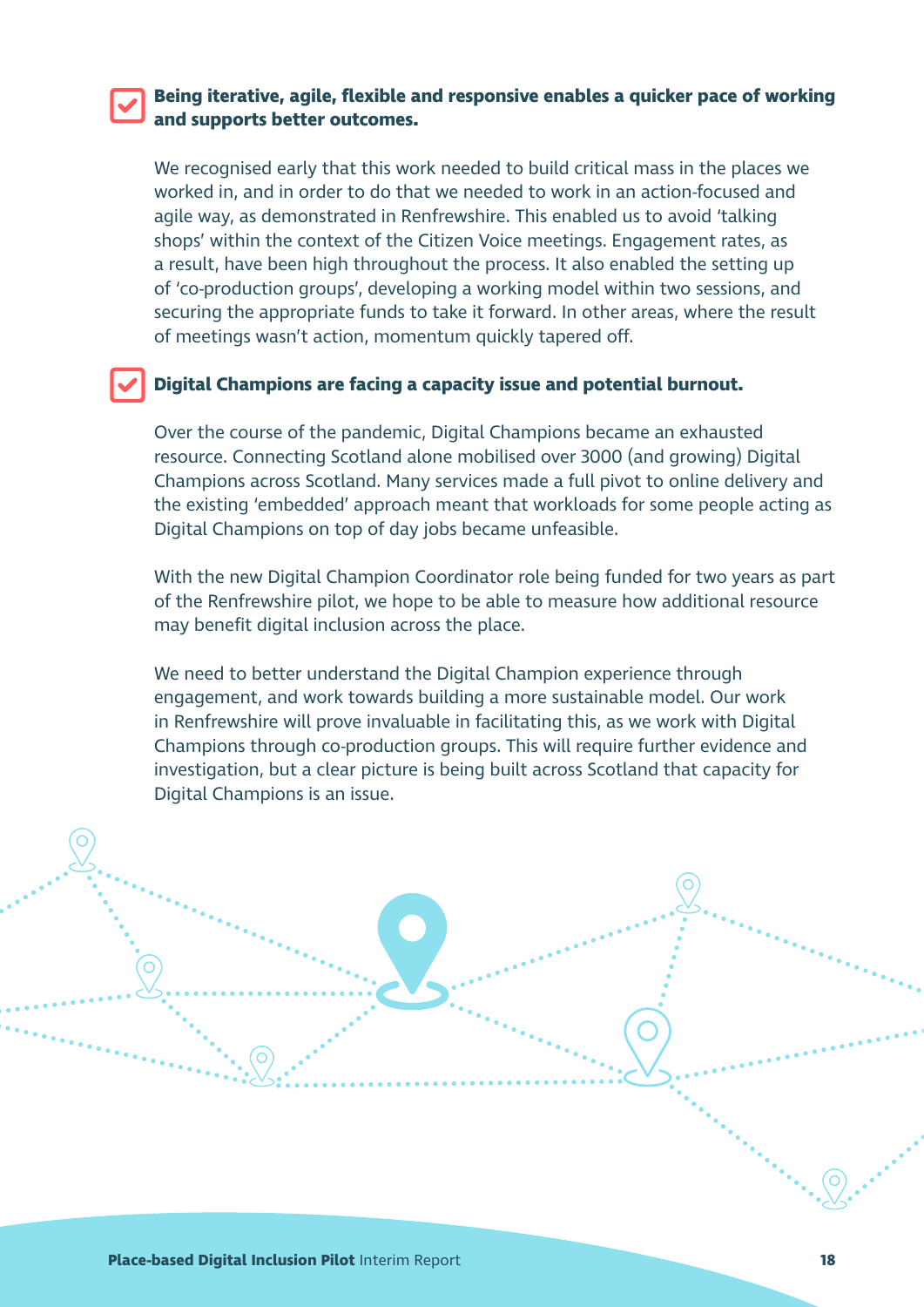## **Next Steps**

Our Place-based Digital Inclusion programme is an ongoing piece of work. This report has summarised and drawn interim lessons from the past nine months. As we move forward, we will continue to work in the areas we've discussed in this report. Some next steps include:



We also hope to expand the scope of our work to incorporate new places throughout 2022.